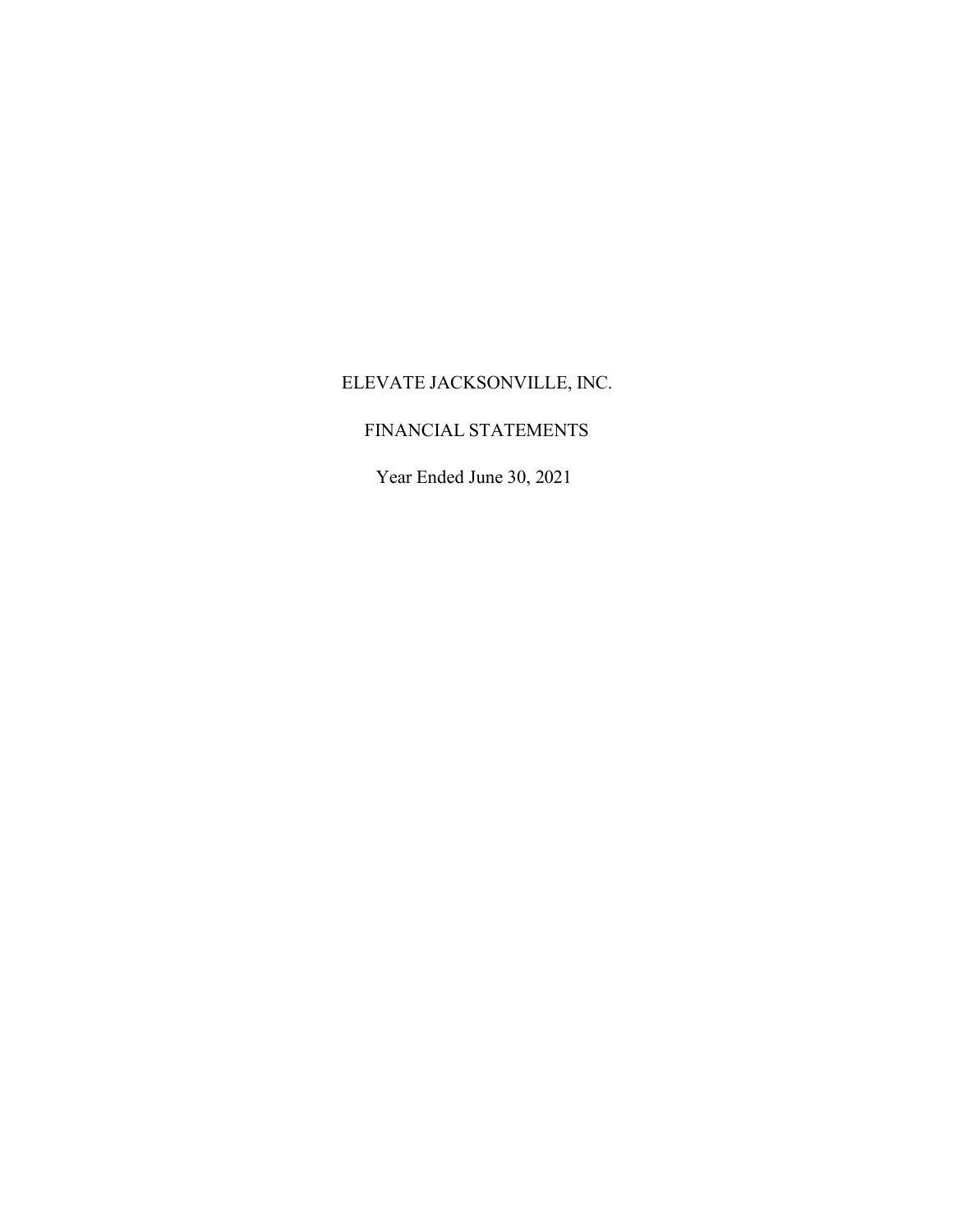# Elevate Jacksonville, Inc. STATEMENT OF FINANCIAL POSITION June 30, 2021

## ASSETS

| Current assets:                  |              |                |
|----------------------------------|--------------|----------------|
| Cash and cash equivalents        | \$           | 529,362        |
| Total current assets             |              | 529,362        |
| <b>TOTAL ASSETS</b>              | -S           | 529,362        |
| LIABILITIES AND NET ASSETS       |              |                |
| Liabilities:                     |              |                |
| Payroll and related liabilities  | \$           | 3,422          |
| PPP Loan Payable                 |              |                |
| <b>Total liabilities</b>         |              | 3,422          |
| <b>Net Assets:</b>               |              |                |
| Without donor restrictions       |              | 105,940        |
| With donor restrictions          |              | 420,000        |
| Total net assets                 |              | 525,940        |
| TOTAL LIABILITIES AND NET ASSETS | <sup>8</sup> | <u>529,362</u> |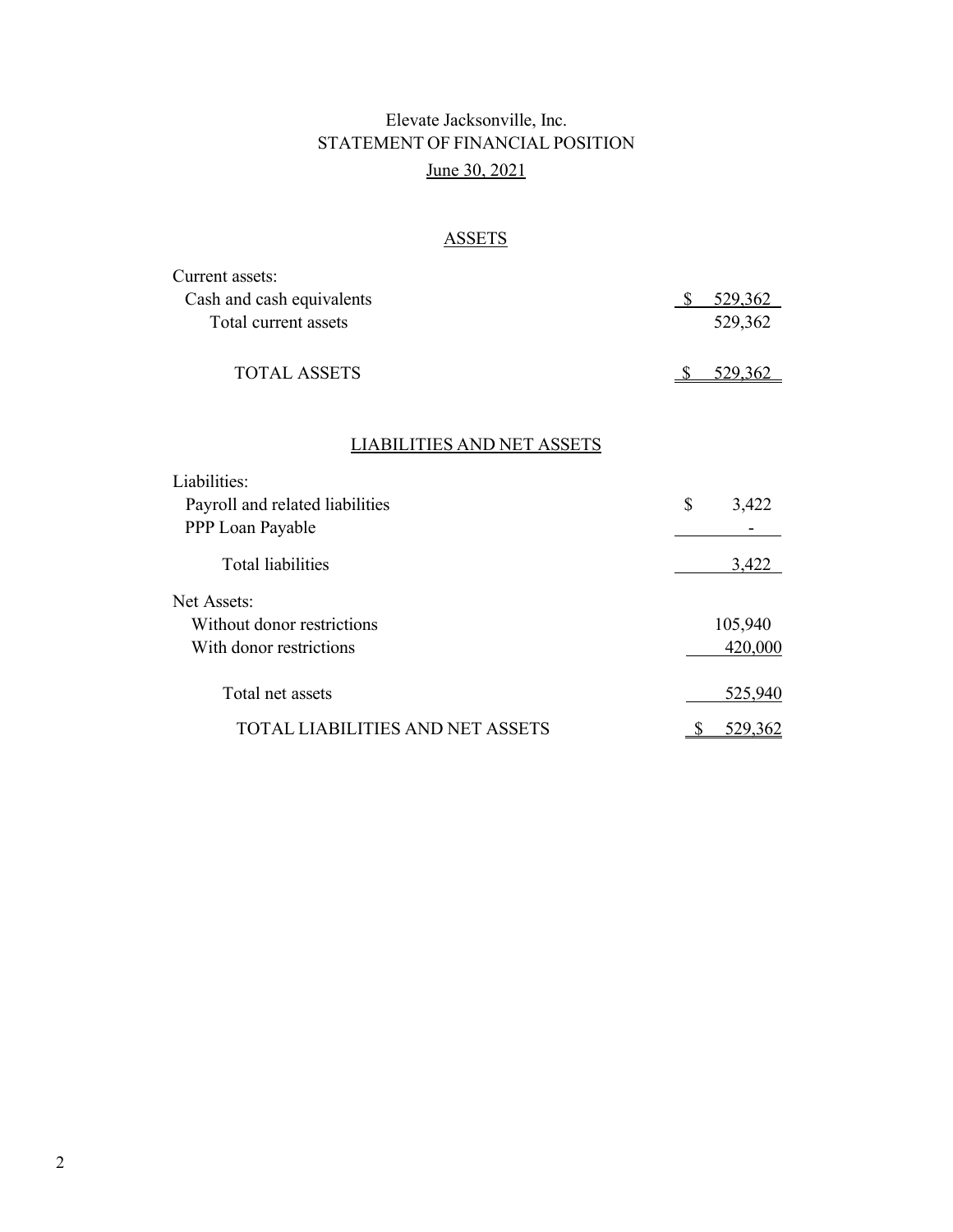## Elevate Jacksonville, Inc. STATEMENT OF ACTIVITIES For The Year Ended June 30, 2021

| <b>REVENUE:</b>                                     | <b>Without Donor</b><br>Restrictions |              | With Donor<br>Restrictions |              | Total     |
|-----------------------------------------------------|--------------------------------------|--------------|----------------------------|--------------|-----------|
| Contributions                                       | \$<br>578,081                        | \$           | 420,000                    | $\mathbb{S}$ | 998,081   |
| Golf Tournament, net of expense of \$1,537          | 2,934                                |              |                            |              | 2,934     |
| Forgiveness of PPP Loan                             | 54,300                               |              |                            |              | 54,300    |
| Interest, investment income and market value change | 413                                  |              |                            |              | 413       |
| Total public support and revenue                    | 635,728                              |              | 420,000                    |              | 1,055,728 |
| <b>EXPENSES:</b>                                    |                                      |              |                            |              |           |
| Program services                                    | 600,573                              |              |                            |              | 600,573   |
| Supporting services:                                |                                      |              |                            |              |           |
| Management and general                              | 20,421                               |              |                            |              | 20,421    |
| Fundraising                                         |                                      |              |                            |              |           |
| Total supporting services                           | 20,421                               |              |                            |              | 20,421    |
| Total expenses                                      | 620,994                              |              |                            |              | 620,994   |
| <b>INCREASE (DECREASE) IN NET ASSETS</b>            | 14,734                               |              | 420,000                    |              | 434,734   |
| Net assets, beginning of year                       | 91,206                               |              |                            |              | 91,206    |
| Net assets, end of year                             | 105,940                              | <sup>8</sup> | 420,000                    | S            | 525,940   |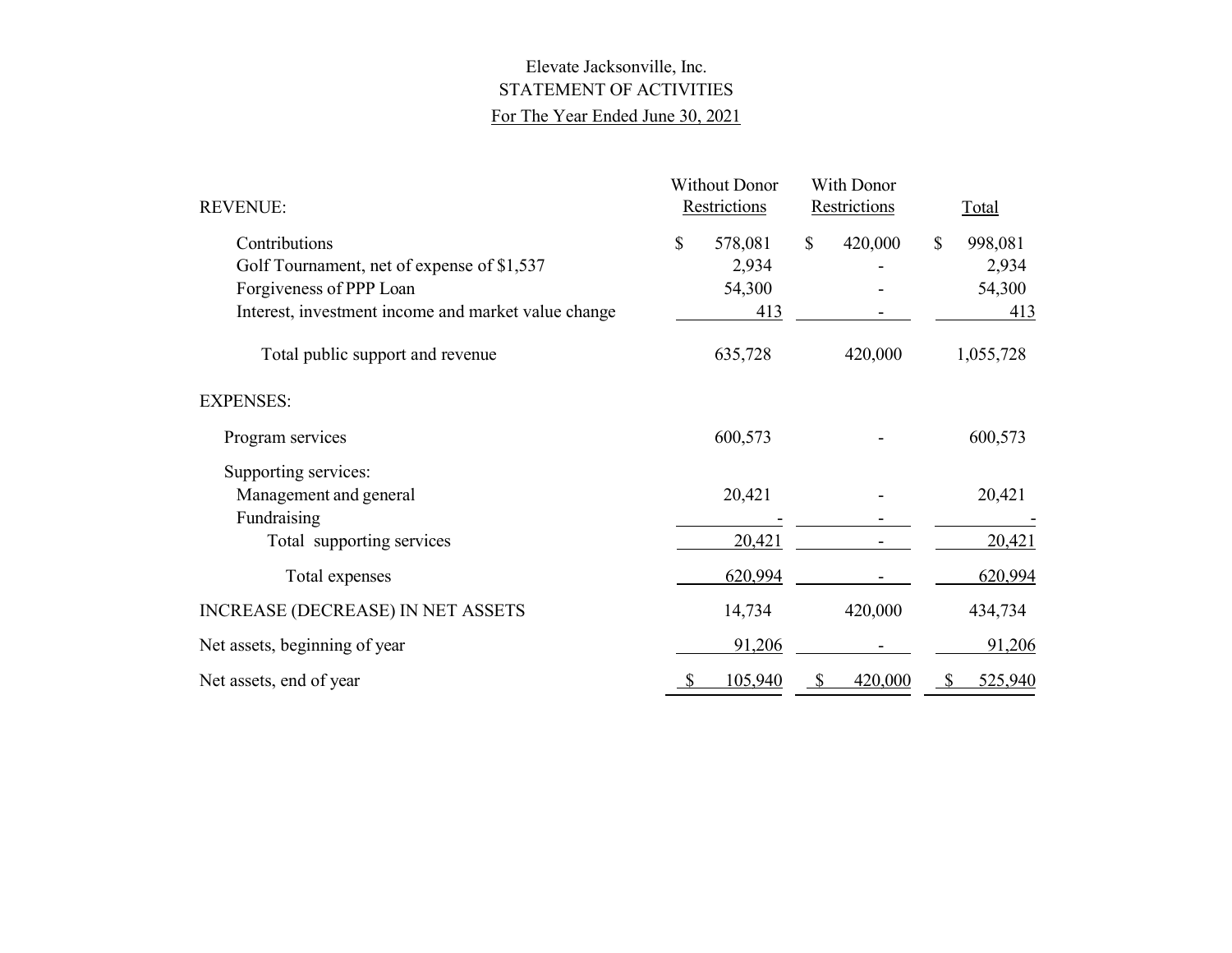# Elevate Jacksonville, Inc. STATEMENT OF FUNCTIONAL EXPENSES For The Year Ended June 30, 2021

|                                      | <b>Supporting Services</b> |                           |                    |               |
|--------------------------------------|----------------------------|---------------------------|--------------------|---------------|
|                                      | Program<br>Services        | Management<br>and General | <b>Fundraising</b> | <b>Total</b>  |
| Salaries                             | 442,375<br>\$              | \$<br>14,215              | \$                 | \$<br>456,590 |
| Employee benefits                    | 44,829                     | 593                       |                    | 45,422        |
| Payroll taxes                        | 35,190                     | 1,097                     |                    | 36,287        |
| Contract Labor                       | 7,312                      | 813                       |                    | 8,125         |
| Insurance                            | 5,654                      |                           |                    | 5,654         |
| Rent, Parking, Utilities             | 8,962                      | 996                       |                    | 9,958         |
| Advertising                          | 1,482                      |                           |                    | 1,482         |
| <b>Information Technology</b>        | 9,068                      | 1,008                     |                    | 10,076        |
| <b>Teaching and Program Supplies</b> | 38,342                     | 362                       |                    | 38,704        |
| Other                                | 548                        |                           |                    | 548           |
| Conferences, conventions             | 1,426                      | 919                       |                    | 2,345         |
| Office expense                       | 3,623                      | 397                       |                    | 4,020         |
| Printing and Copying                 | 1,762                      | 21                        |                    | 1,783         |
| Total expenses                       | 600,573                    | 20,421<br>S               | \$                 | 620,994       |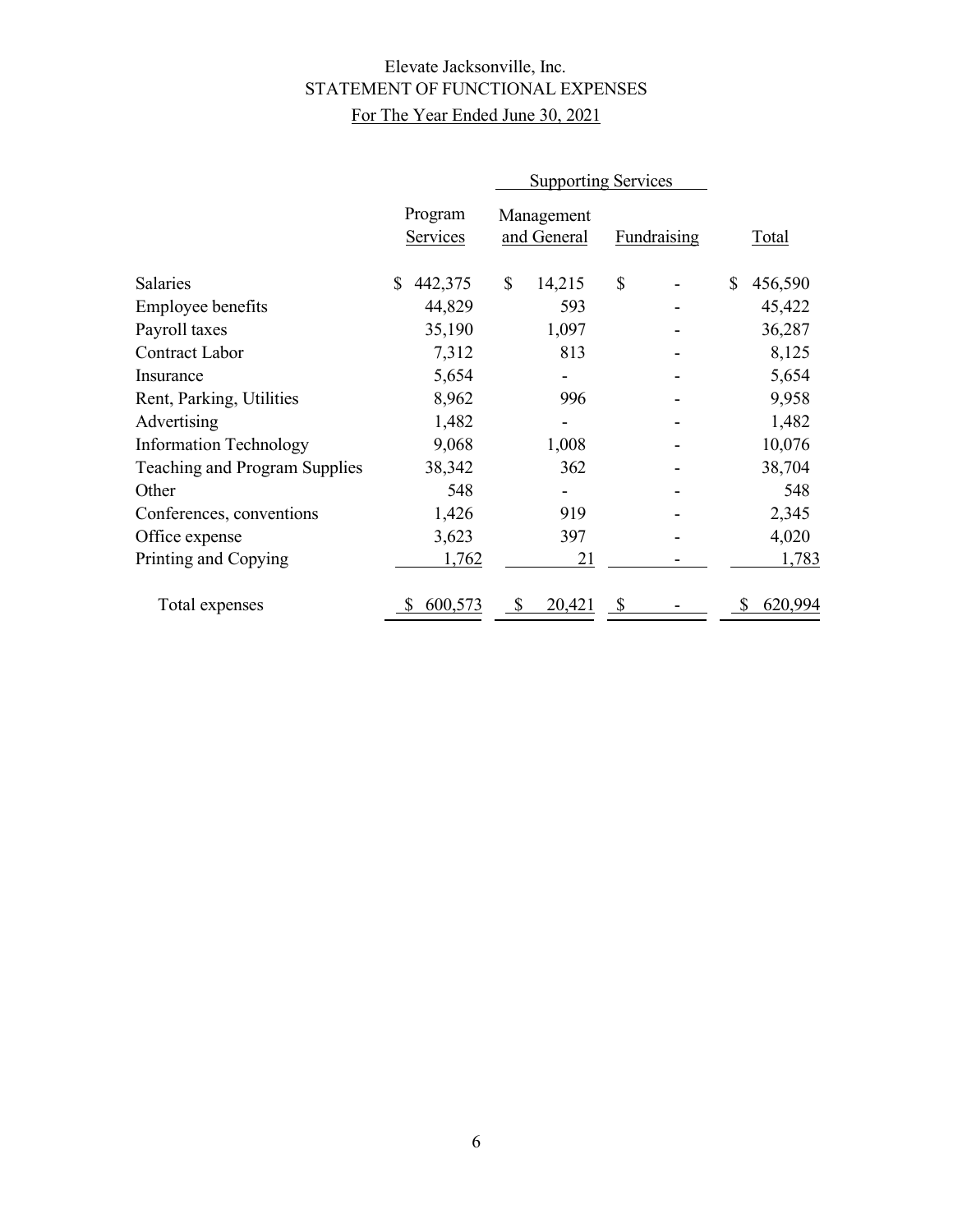# Elevate Jacksonville, Inc. STATEMENT OF CASH FLOW For The Year Ended June 30, 2021

| CASH FLOWS FROM OPERATING ACTIVITIES<br>Change in net assets                                     | 434,734  |
|--------------------------------------------------------------------------------------------------|----------|
| Adjustments to reconcile change in net assets to net cash<br>provided in operating activities:   |          |
| Increase (decrease) in accounts payable                                                          | (2,719)  |
| NET CASH PROVIDED (USED) BY OPERATING ACTIVITIES                                                 | 432,015  |
| <b>CASH FLOWS FROM FINANCING ACTIVITIES:</b><br>Funding (forgiveness) of Payroll Protection Loan | (54,300) |
| NET CASH PROVIDED (USED) BY FINANCING ACTIVITIES                                                 | (54,300) |
| NET INCREASE (DECREASE) IN CASH AND CASH EQUIVALENTS                                             | 377,715  |
| CASH AND CASH EQUIVALENTS, BEGINNING OF YEAR                                                     | 151,647  |
| CASH AND CASH EQUIVALENTS, END OF YEAR                                                           | 529,362  |
| Supplementary Disclosure of Cash Flow Information:                                               |          |
| Interest expense paid<br>Income taxes paid                                                       |          |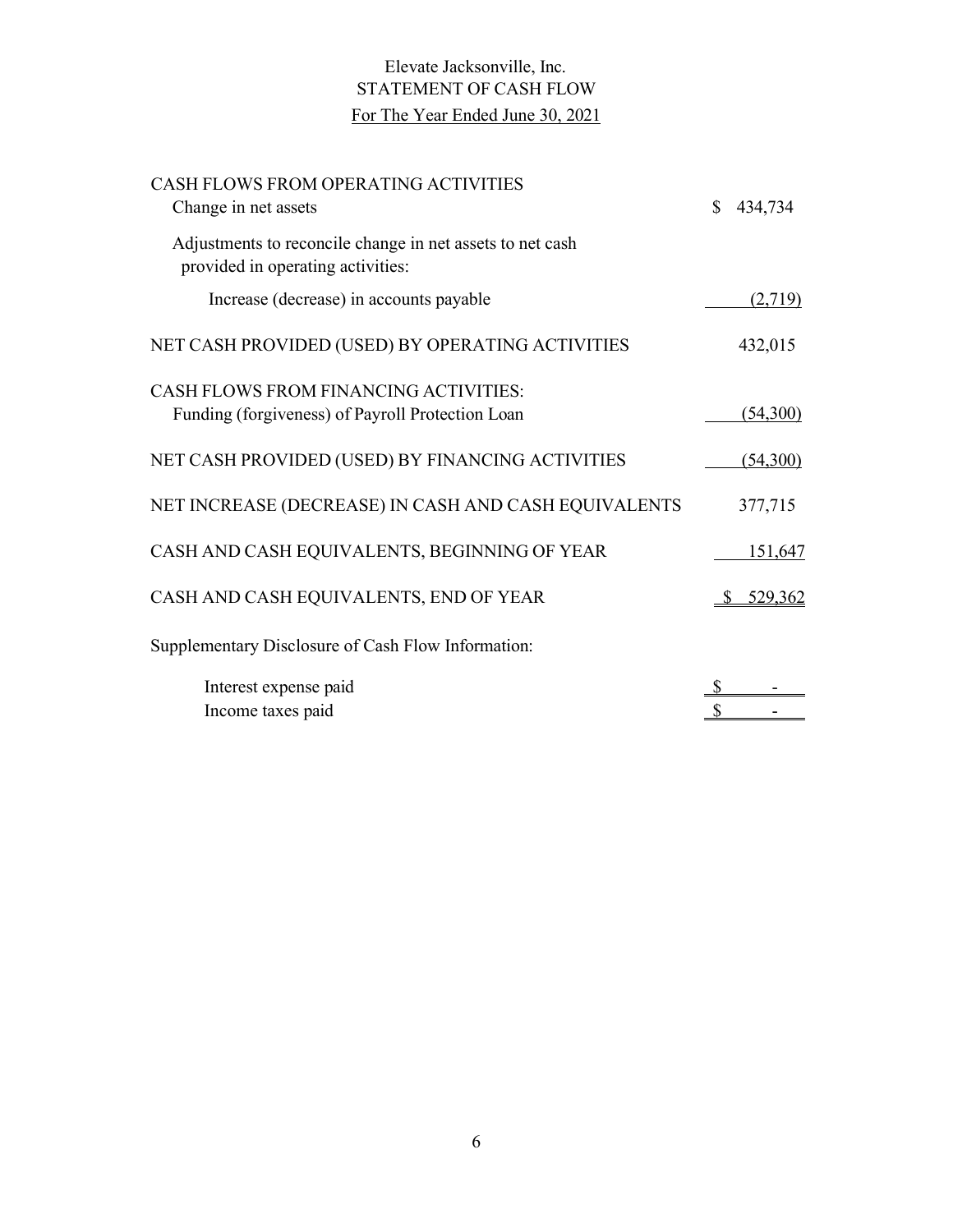## NOTES TO FINANCIAL STATEMENTS Year Ended June 30, 2021

## 1. NATURE OF ORGANIZATION:

Elevate Jacksonville, Inc.'s unique relationship-based approach employs full-time salaried teachers who represent the community they serve. Part-teacher, part-mentor, part-graduation coach, our teachers make themselves available year-round creating long-term relational approach in four areas: (1) accredited classes, (2) mentoring, (3) adventure, and (4) college and career prep. During the school year (August-June), our teachers teach the Elevate class at least 4 times per day to high school and middle school students. During the summer (June-July), our teachers are mentoring students through adventure experiences. No one else is doing this work in Jacksonville. Elevate Jacksonville uniquely positions our teacher/mentors to build relationships with students in various contexts. Our accredited elective course teaches 13-character qualities and life skills. Our students also spend time with the same teacher/mentors on weekends, after-school, weekends, and during our summer adventure programs. Hence, by engaging in our students all day, every day, and providing mentoring, we enter their world in a trusting, life-changing approach.

## 2. SUMMARY OF SIGNIFICANT ACCOUNTING POLICIES:

#### Basis of Accounting:

The financial statements have been prepared on the accrual basis of accounting and accordingly, reflect all significant receivables, payables, and other liabilities.

#### Financial Statement Presentation:

Net assets, revenues, gains, and losses are classified based on the existence or absence of donor or grantor-imposed restrictions. Accordingly, net assets and changes therein are classified and reported as follows:

*Net Assets Without Donor Restrictions* - Net assets available for use in general operations and not subject to donor (or certain grantor) restrictions.

*Net Assets With Donor Restrictions* - Net assets that are subject to donor-imposed restrictions. Some donor-imposed restrictions are temporary in nature, such as those that will be met by the passage of time or other events specified by the donor. Other donor-imposed restrictions are perpetual in nature, where the donor stipulates those resources be maintained in perpetuity. When a restriction expires, net assets with donor restrictions are reclassified to net assets without donor restrictions and reported in the Statement of Activities as net assets released from restrictions.

## Use of Estimates:

Preparation of the Organization's financial statements in conformity with generally accepted accounting principles requires the use of management's estimates, primarily related to the collectability of receivables and depreciable lives of fixed assets. The nature of those estimates, however, is such that variances in actual results are generally immaterial.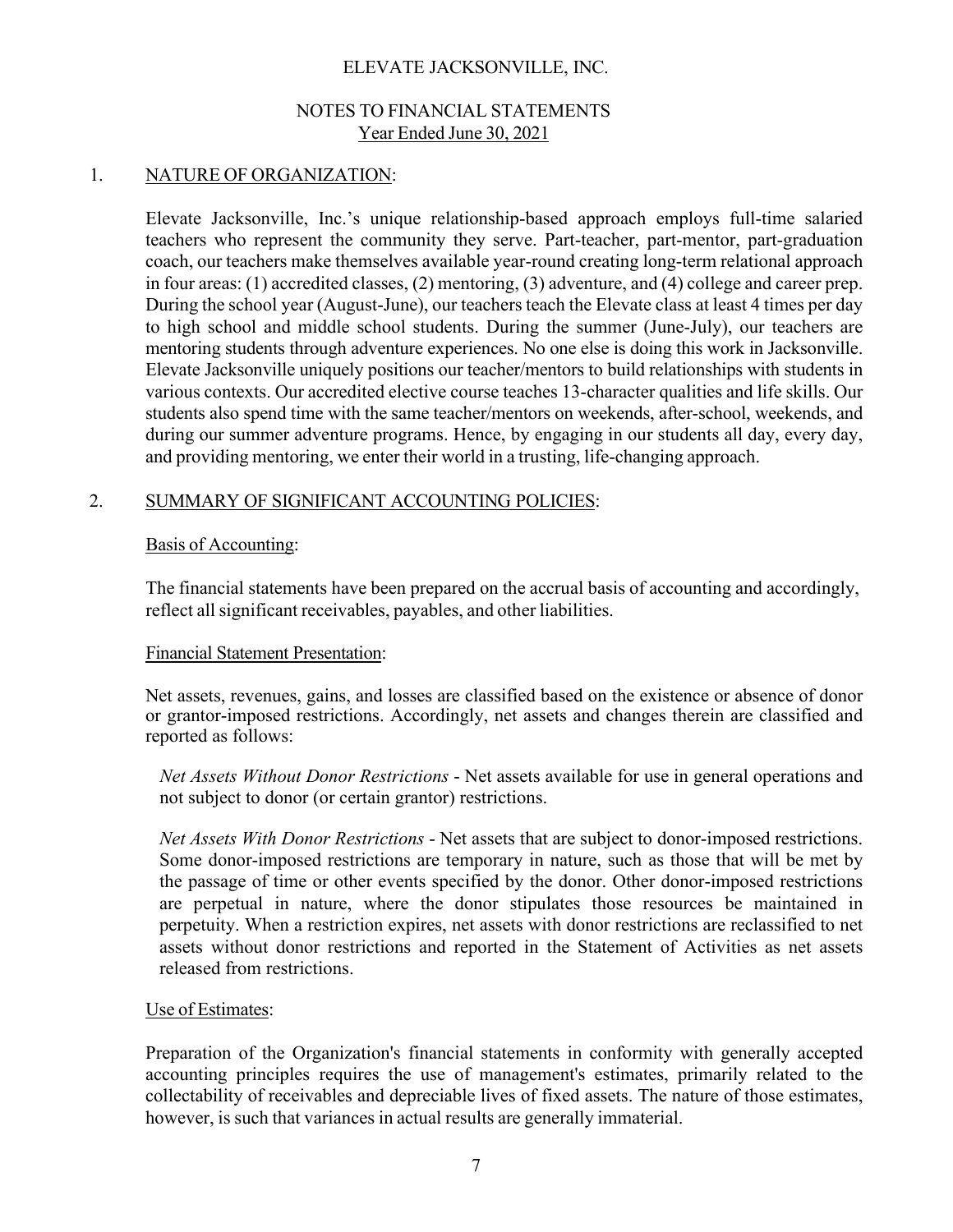## NOTES TO FINANCIAL STATEMENTS Year Ended June 30, 2021 -continued-

## 2. SUMMARY OF SIGNIFICANT ACCOUNTING POLICIES (continued):

#### Cash and Cash Equivalents:

Cash and cash equivalents include checking accounts and money market funds. For purposes of the Statement of Cash Flows, the Organization considers cash and all highly liquid investments with an initial maturity of three months or less to be cash equivalents.

#### Revenue and Support:

Contributions are recorded as with or without donor restrictions depending on the existence and/or nature of any donor restrictions. Support that is restricted by the donor is reported as an increase in net assets without donor restrictions if the restriction expires in the reporting period in which the support is recognized. All other donor-restricted support is reported as an increase in net assets with donor restrictions, depending on the nature of the restriction. When a restriction expires (that is, when a stipulated time restriction ends or purpose restriction is accomplished), net assets with donor restrictions are reclassified to net assets without donor restrictions and reported in the Statement of Activities as net assets released from restrictions.

#### Expense Allocation:

The costs of providing the various programs and other activities have been summarized on a functional basis in the Statements of Activities and in the Statements of Functional Expenses. Certain costs benefit multiple programs and support services and have been allocated accordingly.

#### Advertising Costs:

Advertising costs of \$1,482 were expensed as incurred.

#### Fair Values of Financial Instruments:

Generally accepted accounting principles require certain financial instruments to be recorded at fair value. Changes in methods of estimation could affect the fair value estimates; however, such changes are not expected to have a material impact on the organization's financial position, activities, or cash flows. Cost approximates fair value for certain other investments, short-term debt, and cash equivalents.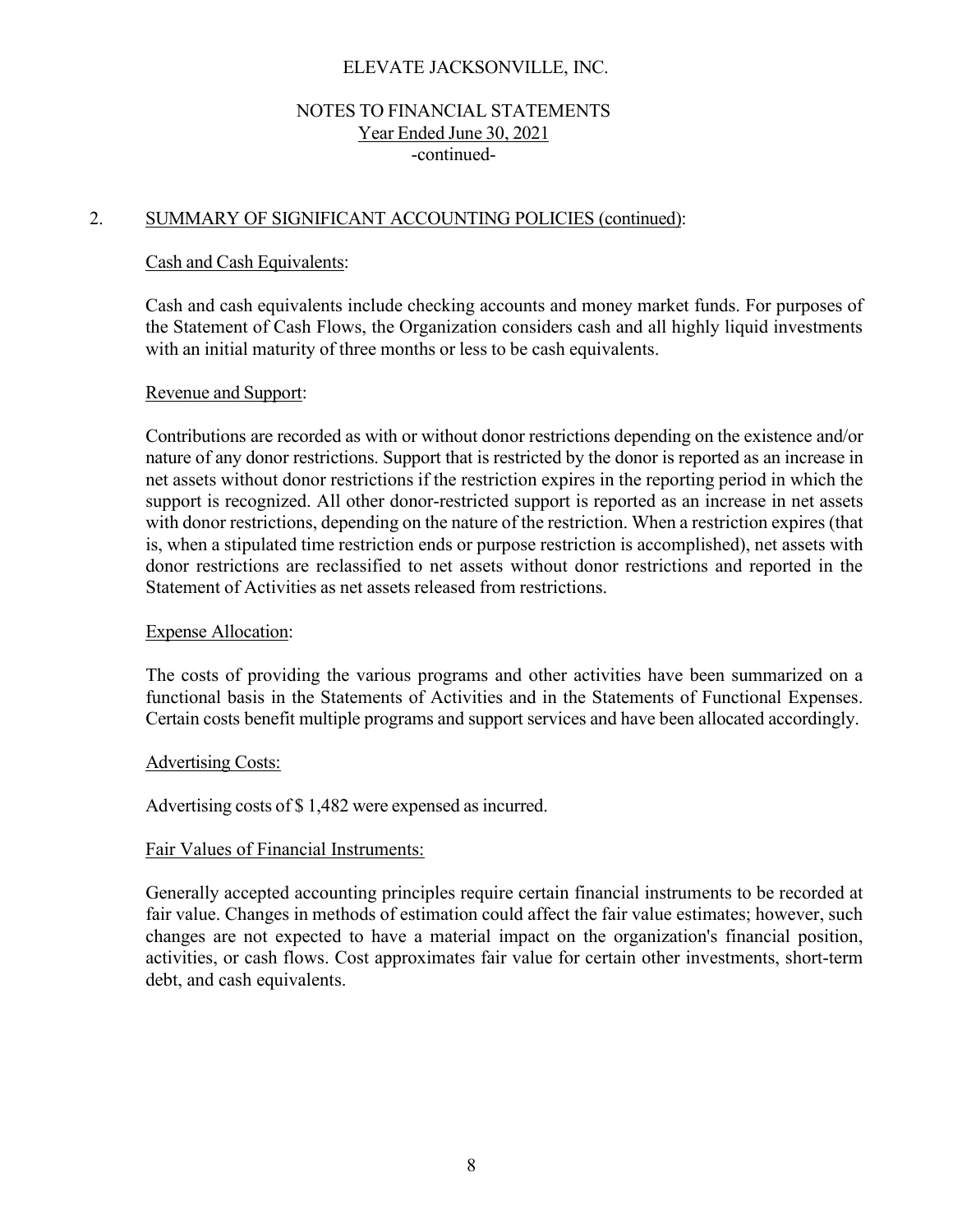## NOTES TO FINANCIAL STATEMENTS Year Ended June 30, 2021 -continued-

## 2. SUMMARY OF SIGNIFICANT ACCOUNTING POLICIES (continued):

#### Income Taxes:

Elevate Jacksonville, Inc. is exempt from federal taxation under Internal Revenue Code Section 501(c)(3). Elevate Jacksonville, Inc. is not a private foundation. Management evaluated the Organization's tax positions and concluded that the Organization had maintained its exempt status and had taken no uncertain tax positions that require adjustment to the financial statements. Therefore, no provision or liability for income taxes has been included in the financial statements. The Organization's Forms 990, *Return of Organization Exempt from Income Tax*, are subject to examination by the IRS, generally for 3 years after they were filed.

#### 3. FDIC DEPOSITORY INSURANCE:

The Organization maintains accounts at one FDIC insured bank. Deposits exceeded the FDIC depository insurance limit as of June 30, 2021 by \$279,362.

## 4. LIQUIDITY AND AVAILABILITY:

Financial assets available for general expenditure, that is, without donor restrictions limiting their use, within one year of the statement of financial position date, consist of the cash and cash equivalents of \$109,362 as of June 30, 2021.

#### 5. PAYCHECK PROTECTION PROGRAM:

Established as part of the Coronavirus Aid, Relief and Economic Security Act ("CARES Act"), the PPP provides for loans to qualifying businesses in amounts up to 2.5 times the business's average monthly payroll expenses. PPP loans and accrued interest are forgivable after a "covered period" (eight or 24 weeks) as long as the borrower maintains its payroll levels and uses the loan proceeds for eligible purposes, including payroll, benefits, rent, and utilities. The forgiveness amount will be reduced if the borrower terminates employees or reduces salaries during the covered period. Any unforgiven portion of a PPP loan is payable over two or five years at an interest rate of 1%, with a deferral of payments for 10 months after then end of the covered period. The organization was granted a \$54,300 loan which was fully forgiven on December 3, 2020.

#### 6. NET ASSETS WITH DONOR RESTRICTIONS:

Net assets with donor restrictions are available for the following purposes:

|                                          | 2021      |
|------------------------------------------|-----------|
| Raines and Ribault Program               | \$420,000 |
| Total net assets with donor restrictions | \$420,000 |